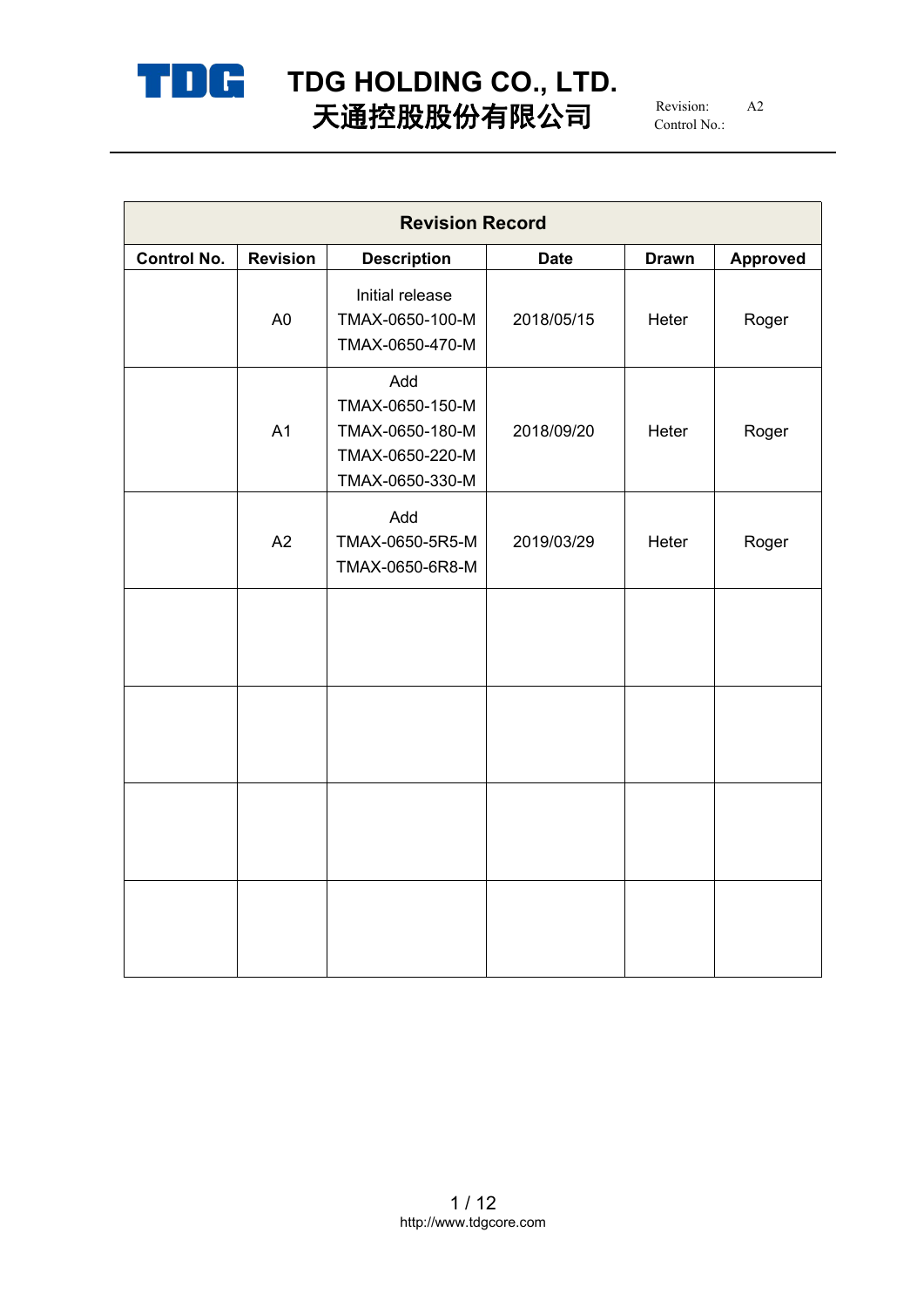

# **TDG HOLDING CO., LTD.**<br>
TX<del>HO</del>LDING **CO., LTD.** 天通控股股份有限公司

Revision: Control No.:

# **TMAX-0650-XXX-M Molded Power Inductor**

### **Features**

- Low profile
- Low core loss and low DCR
- High rated current
- High performance (Isat) realized by metal dust core
- RoHS compliant and Halogen Free
- Low EMI and low noise

# **Applications**

- Voltage Regulator Module
- DC/DC converters
- Thin type on-board power supply module for exchanger
- **•** Graphics cards
- Laptops and PCs
- SSD modules

# **Product Description**



## **Dimensions** in millimeters



|   | <b>7.4 Max</b> |
|---|----------------|
| B | 6.6 ± 0.2      |
| C | 5.0 Max.       |
|   | $3.0 + 0.3$    |
| F | $1.6 + 0.5$    |
|   | $0 - 0.15$     |
|   |                |

2 / 12 http://www.tdgcore.com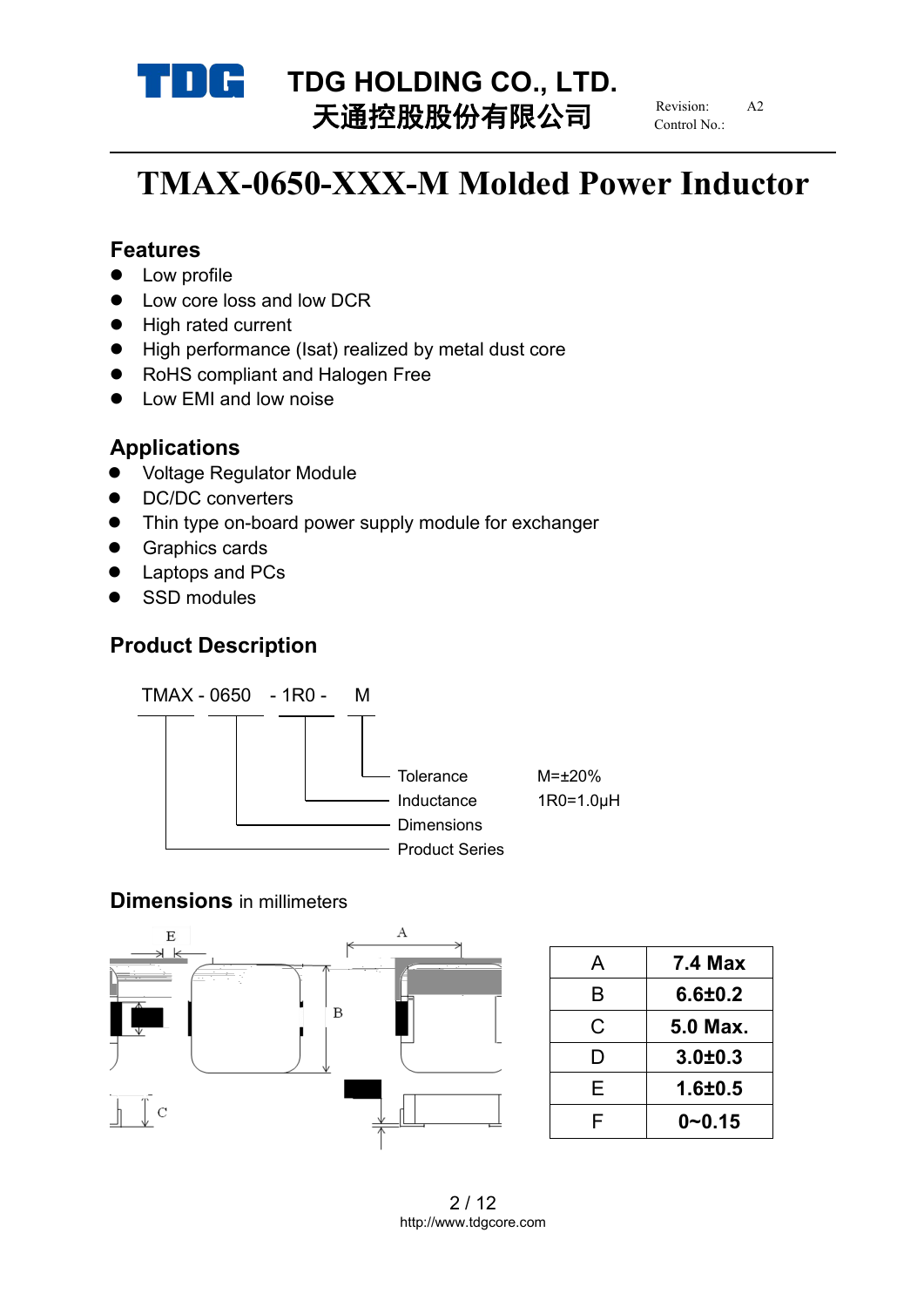

# **TDG HOLDING CO., LTD.**<br>
THEFT **HOLDING** 天通控股股份有限公司 TIME THE HOLDING CO. LTD

Revision: Control No.:

# **Recommend Land Pattern Dimensions** in millimeters i



# **Marking**

- The inductor is marked with a 6-digit code by ink.
- For example:  $1R0 \rightarrow 1.0\mu$ H,  $R10 \rightarrow 0.1\mu$ H.

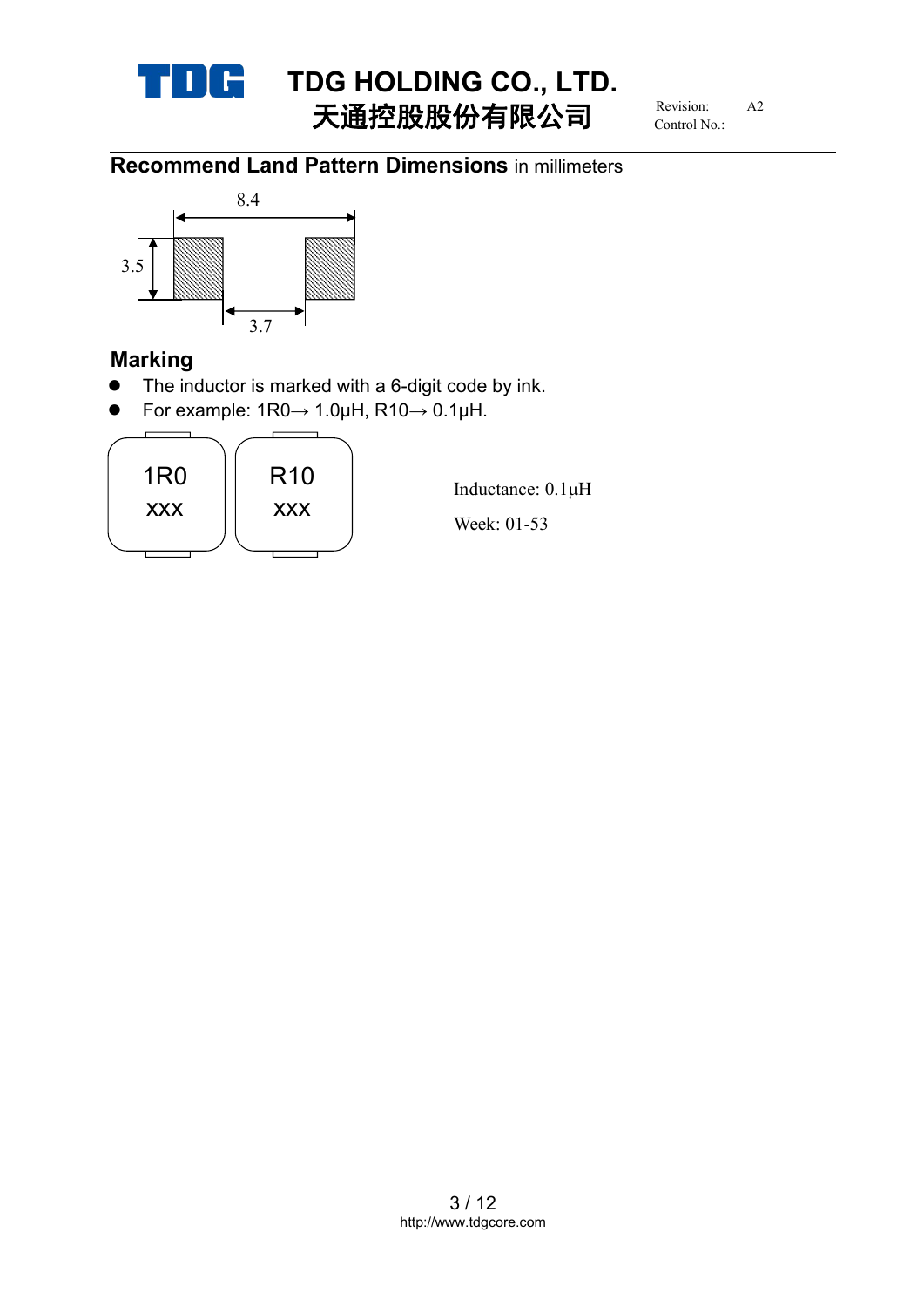

Revision: Control No.:

### **Notes:**

- 1. All test data is referenced to 23±3 °C and 45%RH to 70%RH ambient.
- 2. Test Instruments 3260B LCR Meter, 3265B Bias Current Source 100kHz,1V EUCOL-U2516B DC Low ohm meter.
- 3. Operating temperature range 55 °C to + 125 °C ambient + self-temp. rise .
- 4. Isat: DC current (A) that will cause  $L_0$  to drop approximately 30 %.
- 5. Idc: DC current (A) that will cause an approximate ΔT of 40 °C.
- 6. The part temperature (ambient + temp. rise) should not exceed 125 °C underworst case operating conditions. Circuit design, component placement, PWB trace size and thickness, airflow and other cooling provisions all affect the part temperature. Part temperature should be verified in the end application.
- 7. The rated current as listed is either the saturation current or the heat rating current depending on which value is lower.

# **Inductance and Temperature Rise vs. DC Current**





<sup>4</sup> / 12 http://www.tdgcore.com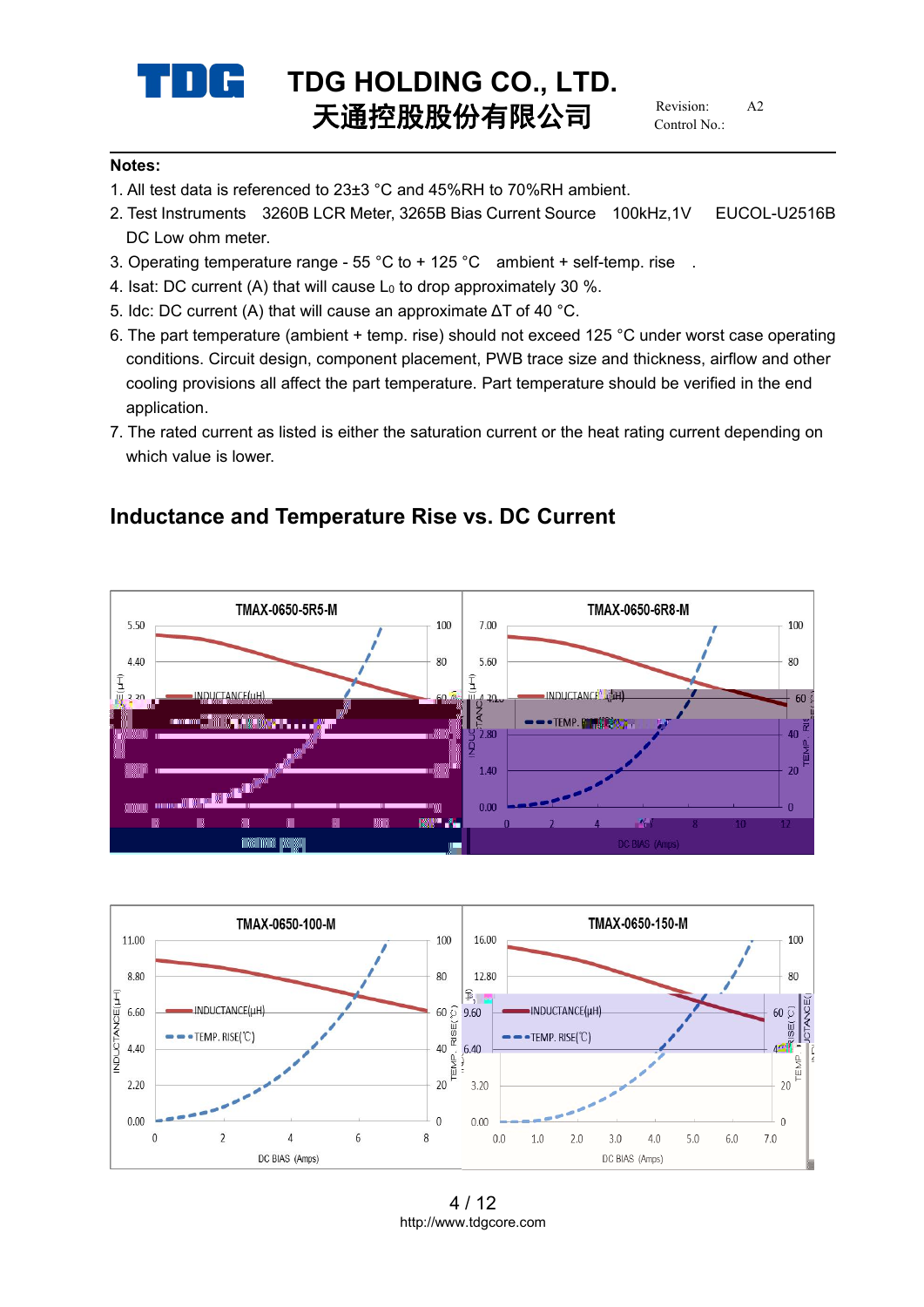

# **TDG HOLDING CO., LTD.**<br> **T T HOLDING CO., LTD.** Revision: A2 天通控股股份有限公司

Revision: Control No.:



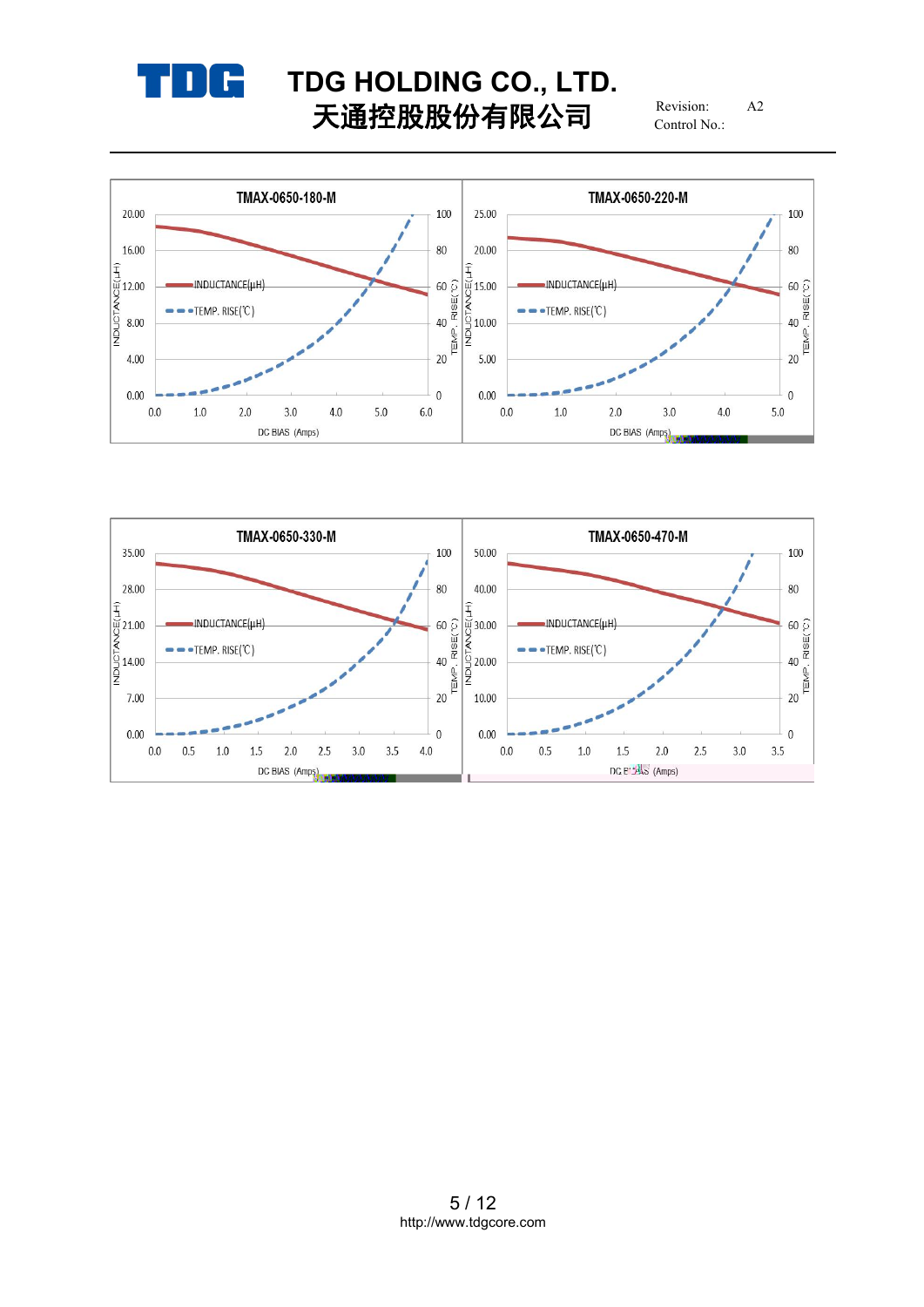

# **TDG HOLDING CO., LTD.** 天通控股股份有限公司  $^{\scriptscriptstyle\rm {Revision:}}$   $^{\scriptscriptstyle\rm {A2}}$ H5Hް€ **t**.捕h k2V倀.**e**a冄㈵ळb He**pn**eO**m**at**st**L**ed**H**h**gD**t**n**co皕鐍t** Et**ifi**L**c**O**a**LW**tAᔘ胐հ** \ **n** 瀁倀enriiaaU5

# **Reliability:**

| <b>The Common Section</b> |                                                                                                                                  |                                                                                                                                                                                                                  |  |  |  |  |  |
|---------------------------|----------------------------------------------------------------------------------------------------------------------------------|------------------------------------------------------------------------------------------------------------------------------------------------------------------------------------------------------------------|--|--|--|--|--|
| iability:                 | TDC TDG HOLDING CO., LTD.<br>天通控股股份有限公司 Revision: A2                                                                             |                                                                                                                                                                                                                  |  |  |  |  |  |
| Item                      | <b>Test Method</b><br>Solder heat proof:                                                                                         | <b>Specification and Requirement</b>                                                                                                                                                                             |  |  |  |  |  |
| Solderability             | 0.5 seconds                                                                                                                      | The surface of terminal immersed<br>1. Preheating: 160 $\pm$ 10°C for 90 seconds<br>ty 2. Retention time: 245 $\pm$ 5 for 2 $\pm$<br>2. Retention time: 245 $\pm$ 5 for 2 $\pm$<br>with a new coating of solder. |  |  |  |  |  |
|                           | 1. Vibration frequency:<br>(10Hz to 55Hz to10Hz) in 60 seconds<br>as a period<br>Vibration 2. Vibration time:                    |                                                                                                                                                                                                                  |  |  |  |  |  |
|                           | period cycled for 2 hours in each of 3 $\Delta L/L_0 \leq \pm 5\%$<br>mutual perpendicular directions<br>3.Amplitude: 1.5mm max. | No mechanical damage such as<br>break.                                                                                                                                                                           |  |  |  |  |  |
| Shock                     |                                                                                                                                  |                                                                                                                                                                                                                  |  |  |  |  |  |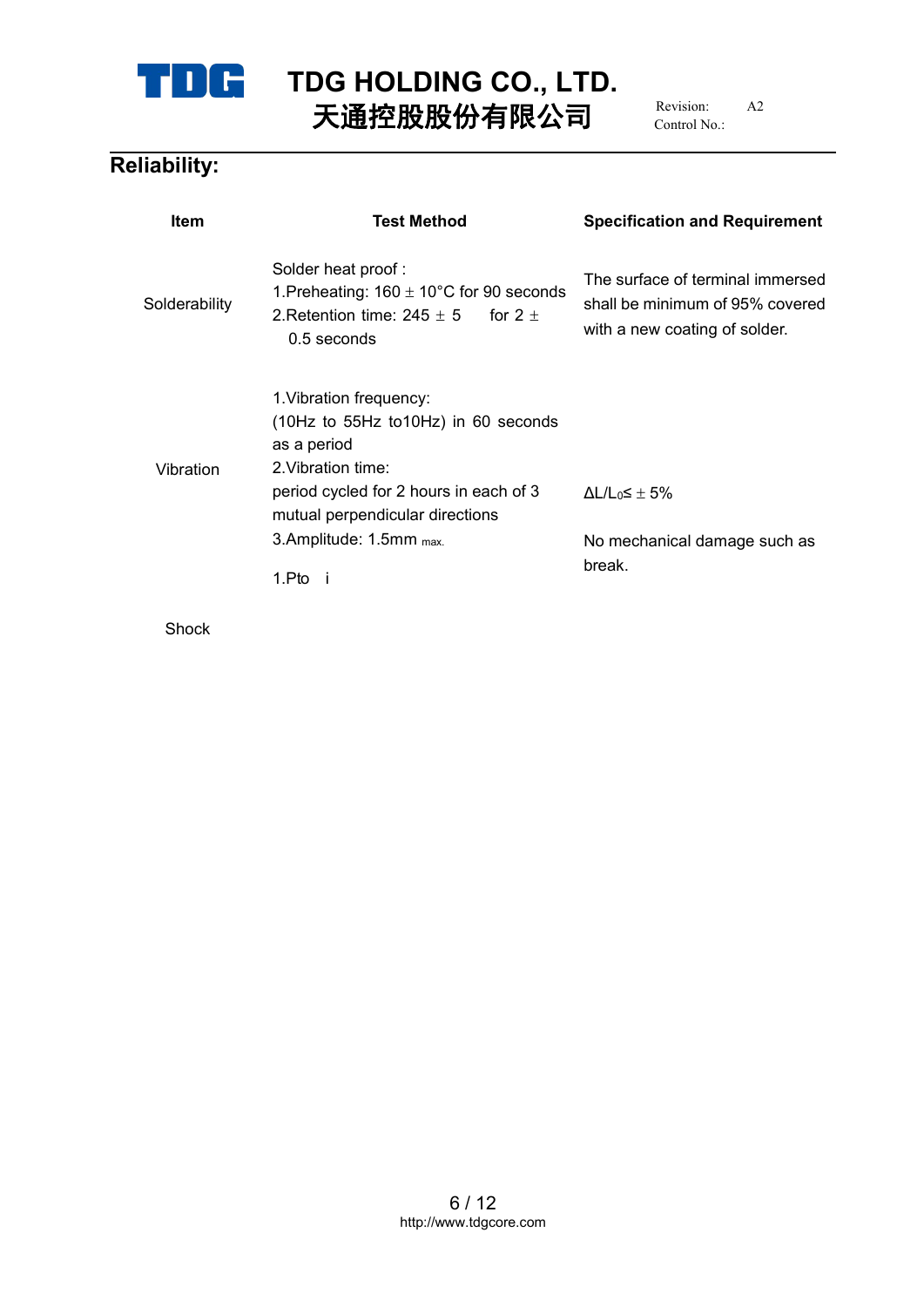

**TDG HOLDING CO., LTD.** 天通控股股份有限公司  $^{\scriptscriptstyle\rm {Revision:}}$   $^{\scriptscriptstyle\rm {A2}}$ 

Revision: A2 Control No.:

| High Temperature<br>Resistance   | 1. Environment Temperature : $85 \pm 2^{\circ}$ C<br>2. Applied Current: Rated current<br>3. Duration : $1,000 + 4 / - 0$ hours |  |
|----------------------------------|---------------------------------------------------------------------------------------------------------------------------------|--|
| <b>Humidity</b><br>Resistance    | 1. Environment Temperature: $60 \pm 2^{\circ}$ C<br>2. Relative Humidity: 90~95%<br>3. Duration: $1,000 + 4 / - 0$ hours        |  |
| Low Temperature<br><b>Store</b>  | 1. Store temperature: -55 $\pm$ 2°C for total<br>$1,000 + 4 / - 0$ hours                                                        |  |
| High Temperature<br><b>Store</b> | 1. Store temperature: $+125 \pm 2^{\circ}$ C for total<br>$1,000 + 4 / - 0$ hours                                               |  |

# **Packaging Dimensions** in millimeters



| ⌒<br>◡                |               |               |                 | . .            |                |
|-----------------------|---------------|---------------|-----------------|----------------|----------------|
| $7.2\pm0.1$<br>$72+1$ | $7.5 \pm 0.1$ | $5.6 \pm 0.1$ | $0.35 \pm 0.05$ | $12.0 \pm 0.1$ | $16.0 \pm 0.3$ |

7 / 12 http://www.tdgcore.com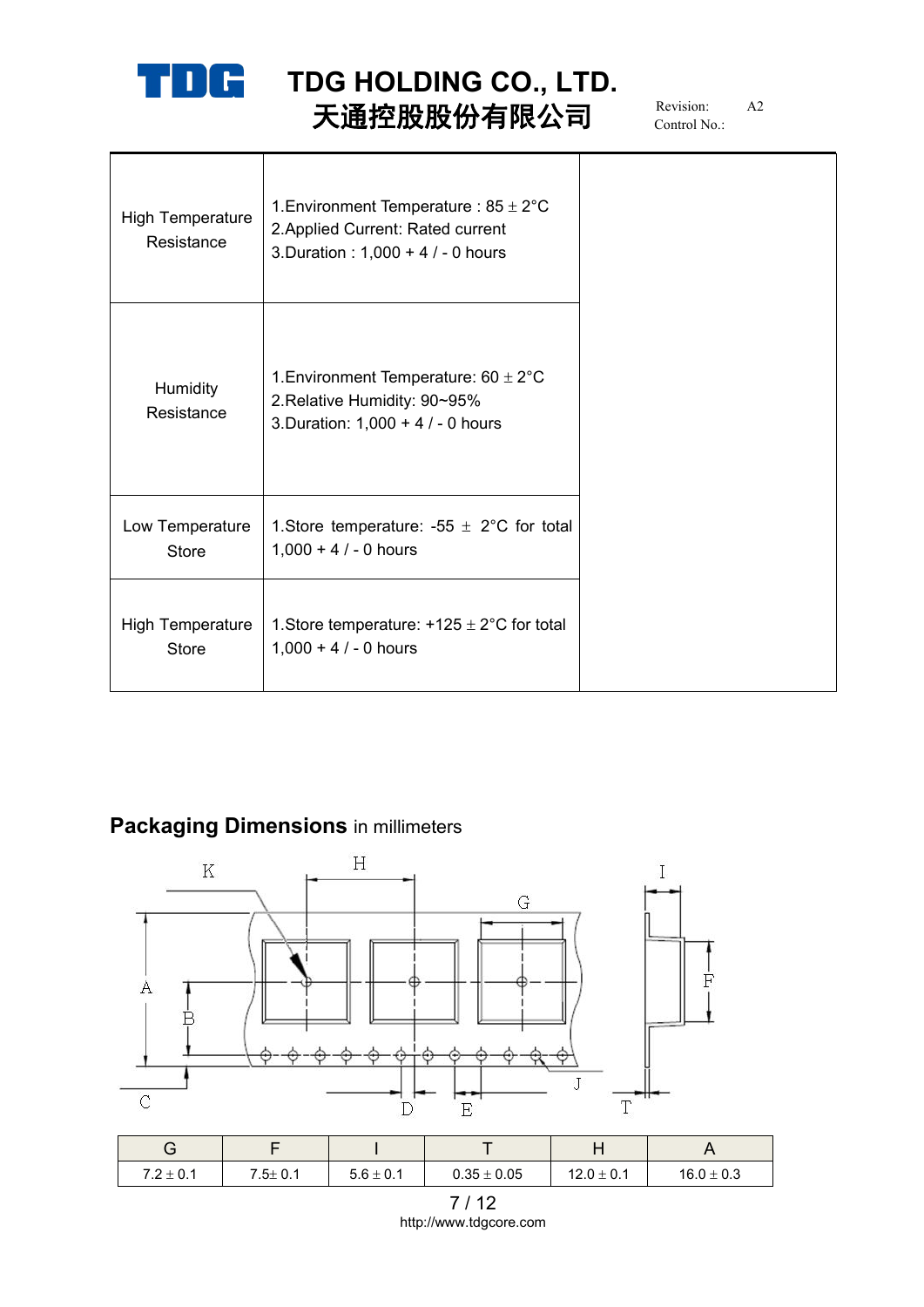

# **TDG HOLDING CO., LTD.**<br>
TELEVISION (V)  $\overline{I}$  **Example 10**  $\overline{I}$  **Revision:** A2 天通控股股份有限公司

Revision: Control No.:

|           | $\overline{ }$<br>. . |               |                                 | -                                                    |                |
|-----------|-----------------------|---------------|---------------------------------|------------------------------------------------------|----------------|
| φ1.50±0.1 | φ1.50 $±$ 0.1         | $2.0 \pm 0.1$ | $\sim$<br>$\sim$<br>4. U ⊡ U. I | $\sim$<br><b>__</b><br>. ب<br><b>U.I</b><br><u>_</u> | $1.75 \pm 0.1$ |

### **Reel Dimensions** in millimeters

|                                | Color       |
|--------------------------------|-------------|
| $16.0 \pm 0.5$   2.0 $\pm$ 0.2 | <b>Blue</b> |



# **Peeling of top cover tape**

- The peeling speed shall be about 300 mm/minute.
- The peeling force shall be between 0.1 to 0.7 N.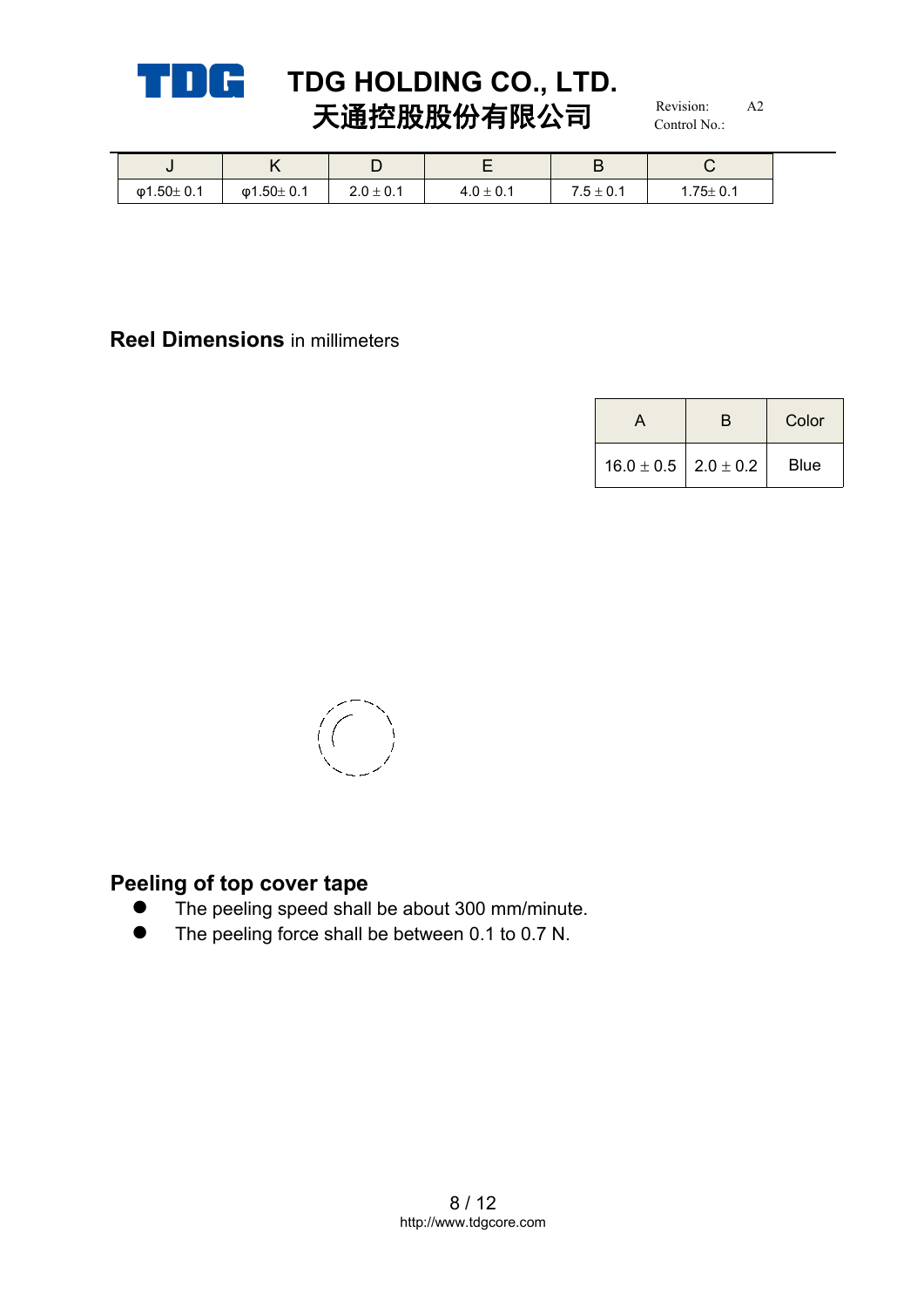

# **TDG HOLDING CO., LTD.**<br>
TERM **HD (A)**  $\leftarrow$  **FR** (A)  $\rightleftarrows$  Revision: A2 天通控股股份有限公司

Revision: Control No.:



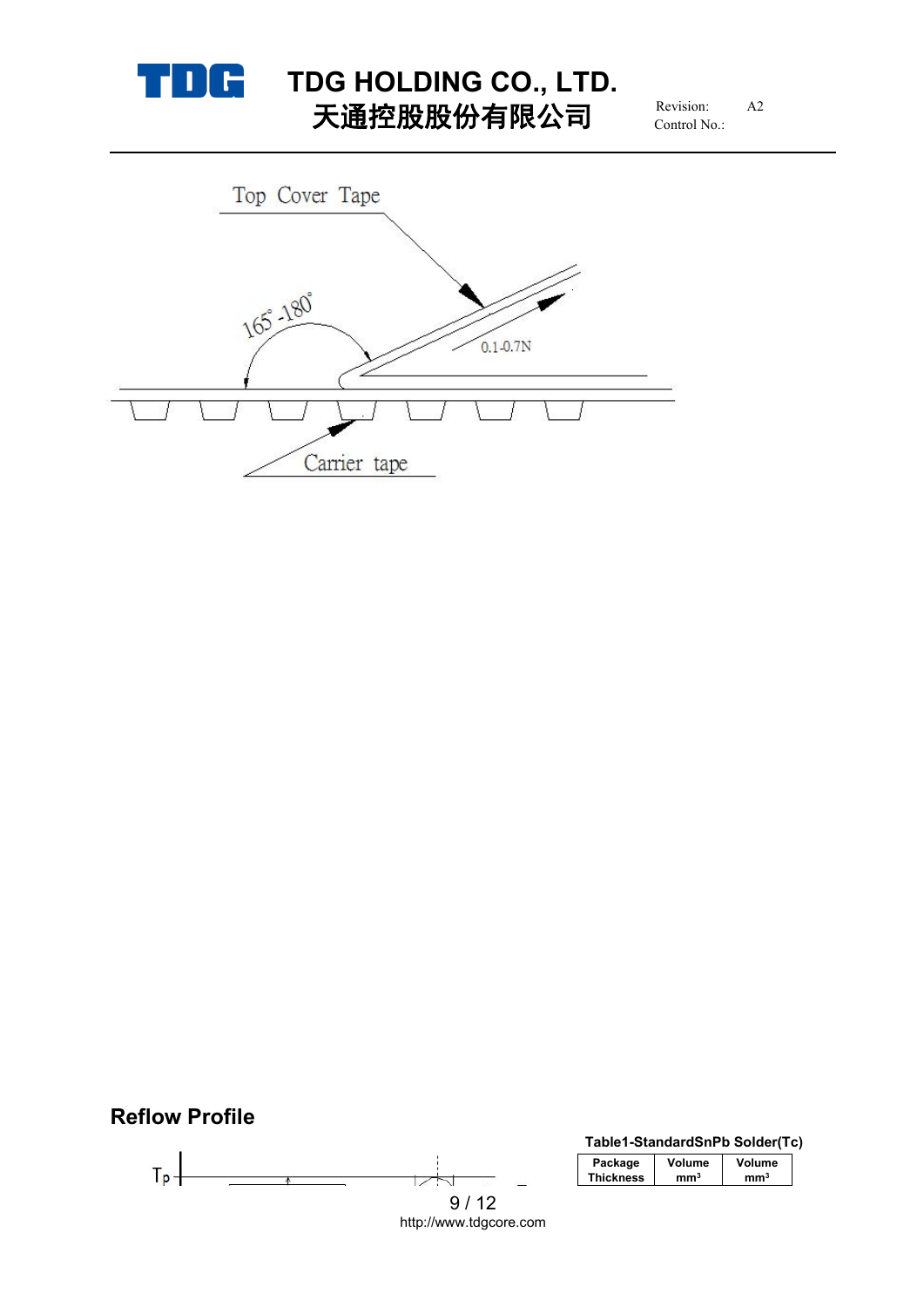

# **TDG HOLDING CO., LTD.**<br>
TXE **HOLDING CO., LTD.** 天通控股股份有限公司

Revision: Control No.:

|                   | 350 | 350 |
|-------------------|-----|-----|
| 2.5 <sub>mm</sub> | 235 | 220 |
| 2.5 <sub>mm</sub> | 220 | 220 |

### **Table2-Lead(Pb)Free Solder(Tc)**

| Package<br><b>Thickness</b> | <b>Volume</b><br>mm <sup>3</sup><br>350 | Volume<br>mm <sup>3</sup><br>350-2000 | Volume<br>mm <sup>3</sup><br>>2000 |
|-----------------------------|-----------------------------------------|---------------------------------------|------------------------------------|
| 1.6 <sub>mm</sub>           | 260                                     | 260                                   | 260                                |
| $1.6 - 2.5$ mm              | 260                                     | 250                                   | 245                                |
| $>2.5$ mm                   | 250                                     | 245                                   | 245                                |

### **Reference JDEC J-STD-020(latest revision)**

| <b>Profile Feature</b>             |                                                     | <b>Standard SnPb solder</b> | Lead(Pb) Free Solder |
|------------------------------------|-----------------------------------------------------|-----------------------------|----------------------|
|                                    | •Temperature min. (Tsmin)                           | 100                         | 150                  |
| Preheat and Soak                   | •Temperature max.(Tsmax)                            | 150                         | 200                  |
|                                    | $\bullet$ Time(ts):Tsmin to Tsmax                   | 60-120 Seconds              | 60-120 Seconds       |
| Average ramp up rate TL to Tp      |                                                     | /Second Max.<br>3           | /Second Max.<br>3    |
| Liquidous temperature(TL)          |                                                     | 183                         | 183                  |
| Time at liquidous (tL)             |                                                     | 60-150 Seconds              | 60-150 Seconds       |
| Peak package body temperature(Tp)* |                                                     | Table 1                     | Table 2              |
| temperature(Tc)                    | Time (tp)**within 5 of the specified classification | 20seconds**                 | 30seconds**          |
| Average ramp-down rate Tp to TL    |                                                     | /Second Max.<br>6           | /Second Max.<br>6    |
| Time 25                            | to Peak Temperature                                 | 6 Minutes Max.              | 8 Minutes Max.       |

\*Tolerance for peak profile temperature (Tp) is defined as a supplier minimum and a user maximum.

\*\* Tolerance for time at peak profile temperature (tp) is defined as a supplier minimum and a user maximum.

# **Numbers of taping**

● 800 pieces/reel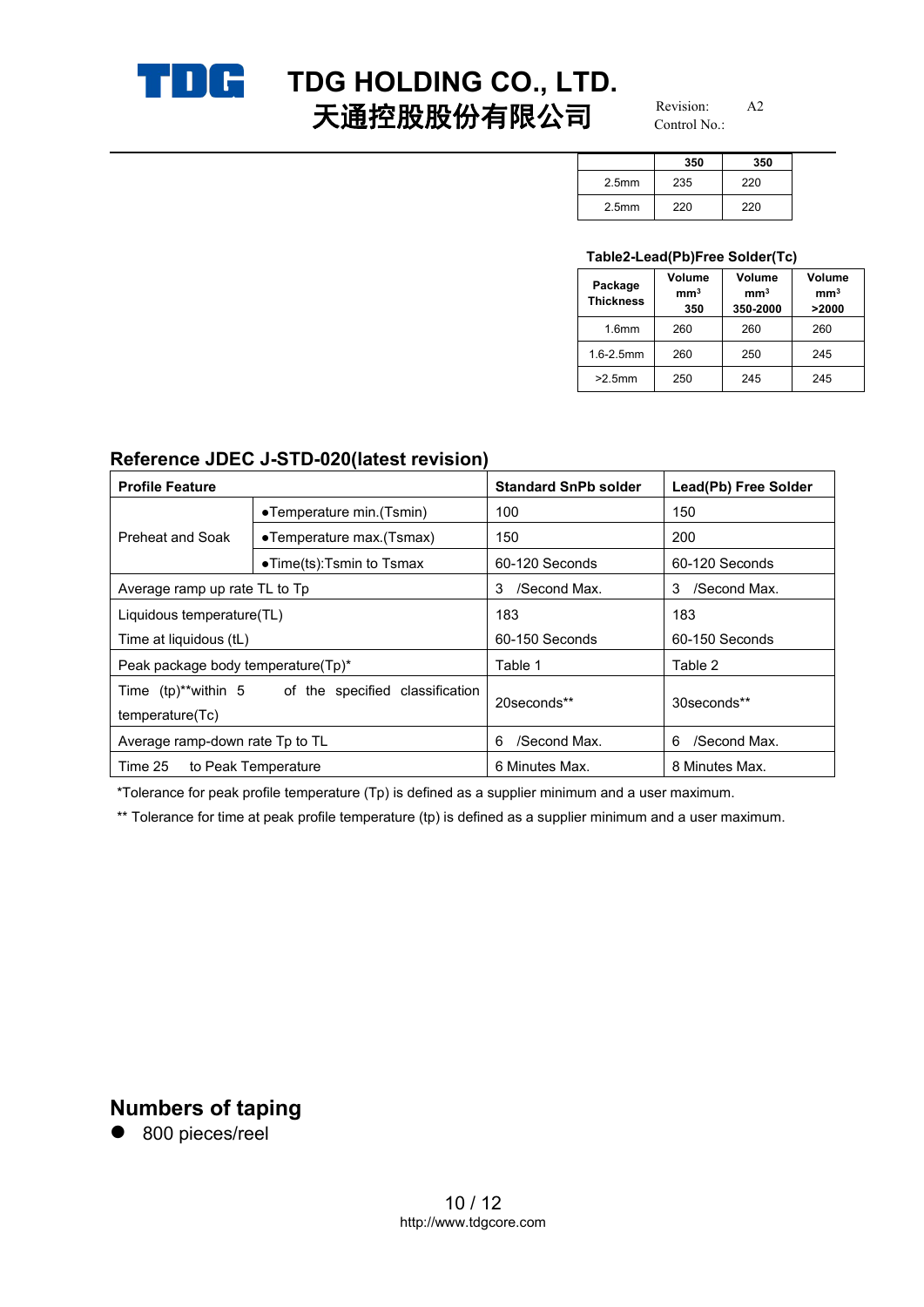

# **TDG HOLDING CO., LTD.**<br>
TX<del>LDING</del>

TXLDING 天通控股股份有限公司

 $R$ evision: Control No.:

# **Label marking**

- The following items shall be marked on the production and shipping
- $\bullet$  Label on the reel

# **Production Label Shipping Label**

- 
- 
- 
- 
- 

- Part No. Customer's Name
- $\checkmark$  Description  $\checkmark$  Customer's Part No.
- Quantity Manufacturer's Part No.
- $\checkmark$  Produce No.  $\checkmark$  Manufacturer's Name
- $\checkmark$  Taping No.  $\checkmark$  Manufacturer's Country

# **Care note for use**

**► Storage Condition: Temperature 25 to 35°C, Humidity 45 to 75% RH** 

### **Use Temperature**:

- $\checkmark$  Minimum Temperature: -55°C Ambient temperature of molded power inductor.
- $\checkmark$  Maximum Temperature: +125°C The value of temperature including ambient of the transformer and temperature rise of molded power inductor.
- There is not a problem from -55°C  $\sim$  +125°C in a reliability test.
- $\checkmark$  However, this is not meant a temperature grade guarantee of UL.

**Model:** When this molded power inductor was used in a similar or new product to the original one, sometimes it might be unable to satisfy the specifications due to difference of condition of usage.

 **Drop**: If the molded power inductor suffered mechanical stress such as drop, characteristics may become poor (due to damage on coil bobbin, etc.).Never use such stressed molded power inductor.

# **Care note for Safety**

 $\triangleright$  Provision to Abnormal Condition

11 / 12 http://www.tdgcore.com